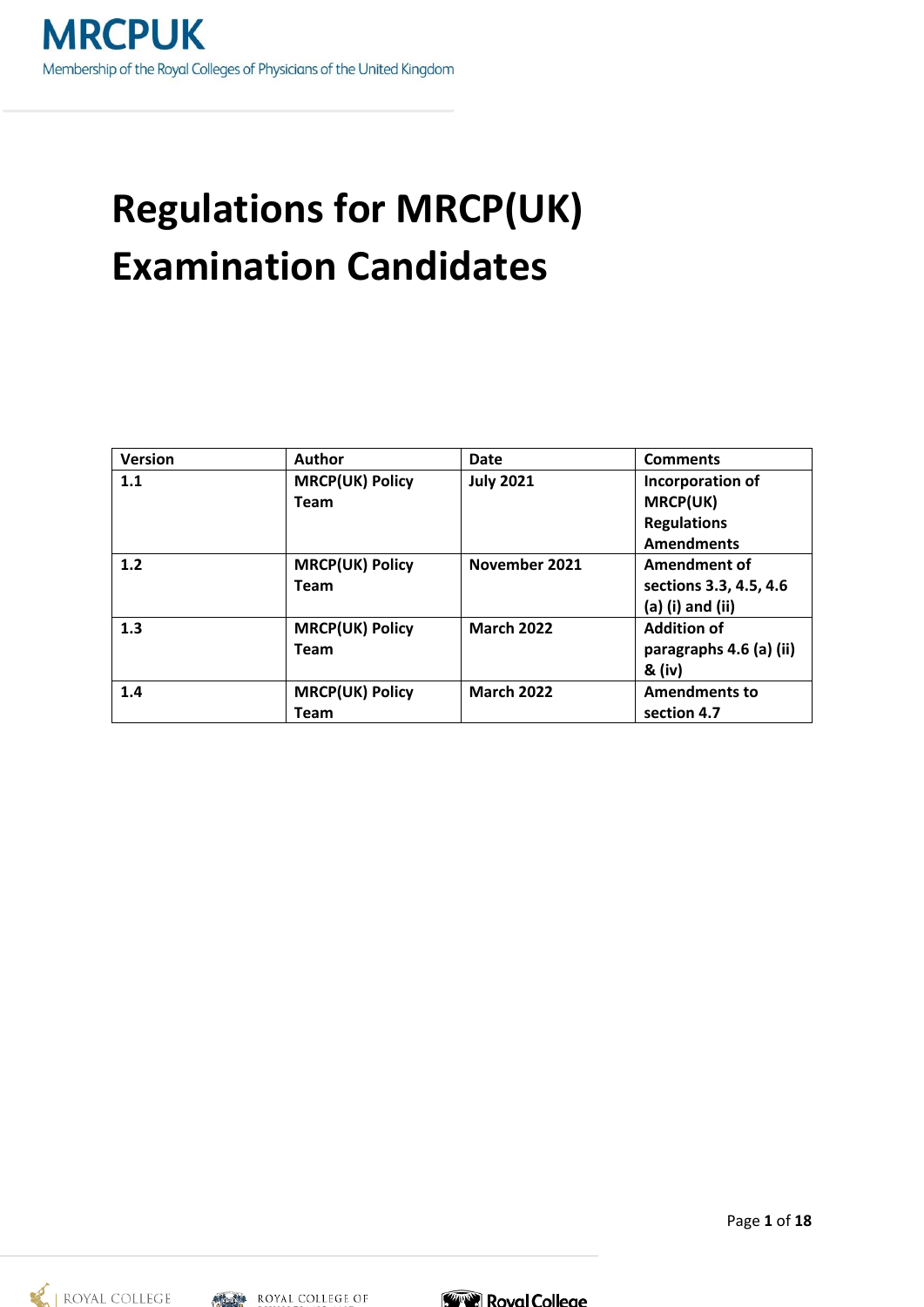# Contents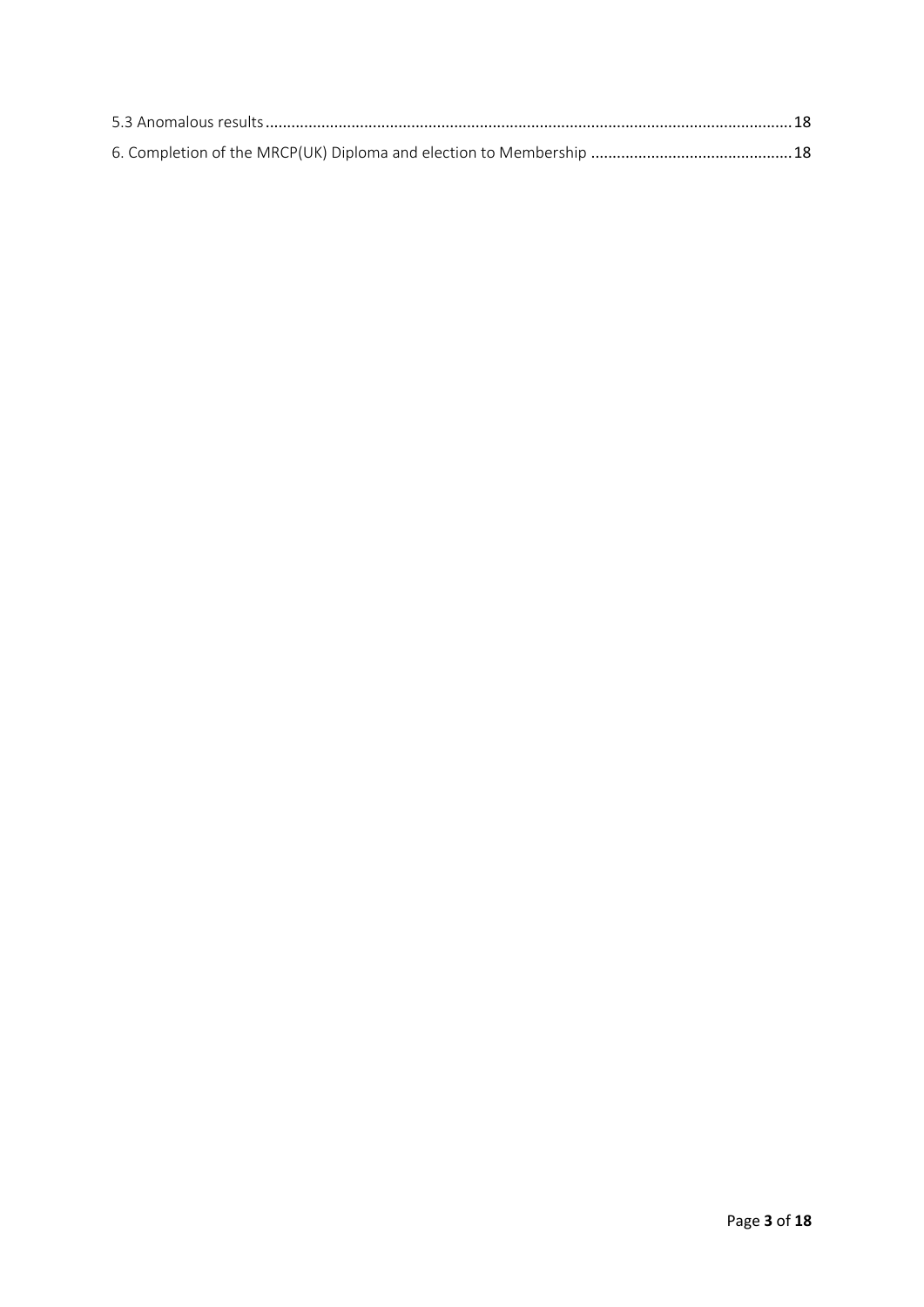# <span id="page-3-0"></span>1. Introduction

The three Royal Colleges of Physicians of the UK share a common diploma and have devolved responsibility for the organisation of the examinations to MRCP(UK), which is a division of the Federation of the Royal Colleges of Physicians of the UK.

These regulations apply to the MRCP(UK) Diploma from the date of publication and cover the three parts of the Diploma: Part 1, Part 2 Written, and Part 2 Clinical (PACES).

MRCP(UK) regulations are designed to ensure that:

- all candidates have equal and fair access to, and experience of, the examinations
- the standard of the examinations is not compromised.

These principles should be kept in mind when interpreting these regulations.

The MRCP(UK) Diploma will continue to change to reflect developments in medicine. Candidates should refer to th[e MRCP\(UK\) website](https://www.mrcpuk.org/) for the most up-to-date information and examination regulations.

Any dispute concerning the interpretation of these or any other MRCP(UK) regulations will be referred to the Medical Director, whose decision will be final.

*By submitting an application for an MRCP(UK) examination, candidates are confirming that they have read, understood and will abide by these regulations, the [candidate code of conduct,](https://www.mrcpuk.org/sites/default/files/documents/MRCP(UK)%20Candidate%20Code%20of%20Conduct.pdf) and the supporting [regulations and guidance](https://www.mrcpuk.org/mrcpuk-examinations/regulations) on the MRCP(UK) website.* 

### <span id="page-3-1"></span>2. Format

The MRCP(UK) Diploma consists of three examinations: Part 1, Part 2 Written, and Part 2 Clinical (PACES). The MRCP(UK) Diploma is awarded to candidates on completion of all three parts of the examination. All candidates must complete each part of the diploma in accordance with these regulations: no exemptions from individual parts of the examination are made.

Part 1 and Part 2 written examinations are multiple choice ('best-of-five' format) papers. The Part 2 clinical examination is the Practical Assessment of Clinical Examination Skills (PACES).

Further information on the format of the examinations can be found on the MRCP(UK) website:

- [Part 1](https://www.mrcpuk.org/mrcpuk-examinations/part-1/format)
- [Part 2 Written](https://www.mrcpuk.org/mrcpuk-examinations/part-2/format)
- [Part 2 Clinical \(PACES\)](https://www.mrcpuk.org/mrcpuk-examinations/paces/paces-examination-format)

The Part 1 and Part 2 Written examinations are delivered in the UK and the Republic of Ireland using a Remote Online Proctoring system. Further information about this can be found on the MRCP(UK) website. Candidates should familiarise themselves with the system requirements and platform before sitting an online examination. UK candidates can request to sit a pencil and paper version of the examination if required as a reasonable adjustment. The examinations will continue to be delivered in pencil and paper format in international centres, unless otherwise indicated by MRCP(UK).

Detailed information on the marking system and pass standards for the separate parts of the examinations can be found on the [pass marks page](https://www.mrcpuk.org/mrcpuk-examinations/results/exam-pass-marks) on the MRCP(UK) website.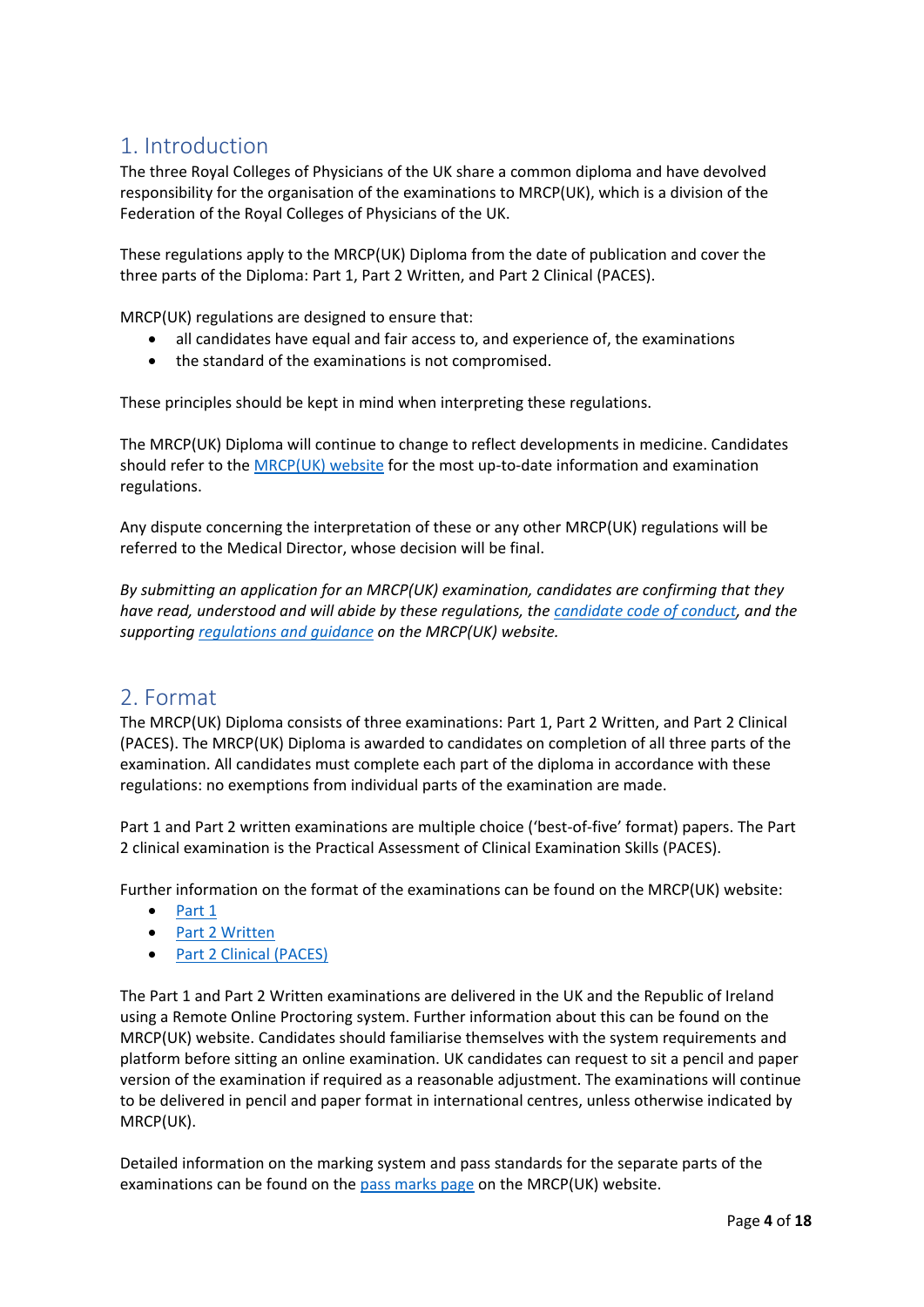# <span id="page-4-0"></span>3. Applying for MRCP(UK) Examinations

Details of how to apply for examinations are available on the **MRCP(UK)** website: including fees, methods of payment, application periods, and examination dates.

All applications must be received by 23:55 (GMT) on the advertised closing date; late applications will not be accepted. It is the responsibility of the candidate to ensure that the payment is made, and their application is completed, by the advertised deadline. An application is considered complete only upon receiving full payment of fees and, for Part 1, a correctly attested Primary Medical Qualification (PMQ) or verified General Medical Council registration. Candidates will not be permitted to take any part of the examination unless a correctly attested PMQ has been submitted or their GMC registration verified, and all outstanding fees have been paid in full. If payment of fees and submission of PMQ are not completed by the provided deadline, the candidate's application will be rejected. Once rejected, an application cannot be reinstated.

Candidates who do not complete their application will be liable for an administration charge of 10% of the relevant examination fee and will not be able to apply again until this is paid.

Applications submitted via a third-party organisation or person will not be accepted.

# <span id="page-4-1"></span>3.1 Entry requirements for MRCP(UK) Examinations

Every candidate for the MRCP(UK) Diploma must hold a medical qualification awarded by an institution that awards primary medical degrees and is recognised by the [UK General Medical](https://www.gmc-uk.org/)  [Council](https://www.gmc-uk.org/) (GMC) or th[e World Directory of Medical Schools.](https://www.wdoms.org/) Candidates who are or have been registered with the GMC (or equivalent body), must include their GMC number (or equivalent registration number) in their application.

Candidates who are not registered with the GMC will be required to provide an [authenticated](https://www.mrcpuk.org/faq/how-do-i-submit-my-primary-medical-qualification)  [copy](https://www.mrcpuk.org/faq/how-do-i-submit-my-primary-medical-qualification) of their primary medical qualification.

Candidates will not be admitted to the MRCP(UK) Part 1 Examination until 12 months after the date of graduation given on their primary medical qualification. Where the date of graduation is significantly later than the date of completion of the first year of training, the date on which candidates received notice of passing their final examination will be considered. In such cases, candidates must submit documentary proof.

All candidates must pass the Part 1 examination first. Candidates will then have seven years from passing Part 1 within which to pass the Part 2 Written and Part 2 Clinical (PACES) examinations. Applications for the Part 2 Written and Part 2 Clinical (PACES) examinations can only be made once confirmation of passing the Part 1 examination has been received. The Part 2 Written and Part 2 Clinical (PACES) examinations can be taken in any order.

Candidates with less than two years' experience after graduation are unlikely to be able to apply their clinical knowledge or demonstrate their clinical skills across the broad range of cases required in the PACES examination. It is therefore recommended that candidates should have completed their two-year foundation programme and entered Internal Medicine Training (or an equivalent period of training) before attempting MRCP(UK) PACES. Within these two years, not less than four months should have been spent in posts involving the continuing care of emergency medical patients.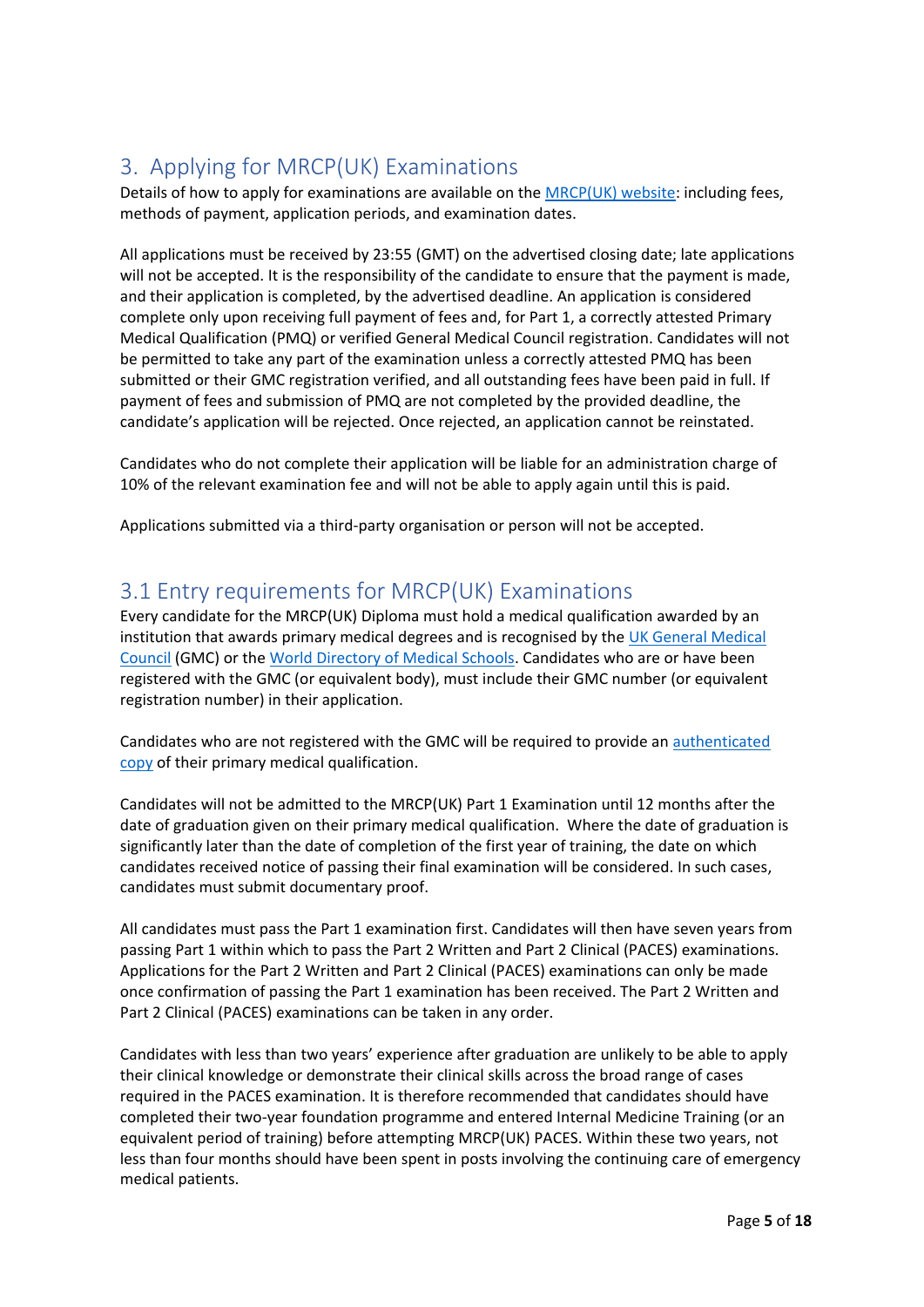### <span id="page-5-0"></span>3.2 Language requirements

All parts of the MRCP(UK) Diploma are conducted in English.

As all assessments are conducted in English, the three Royal Colleges of Physicians advise that, to be sufficiently prepared to sit the MRCP(UK) Diploma, candidates' English language ability should be equivalent to International English Language Testing System (IELTS) Level 7.5. However, candidates do not need to have taken IELTS or any other language examination to sit the MRCP(UK) Diploma.

The MRCP(UK) Diploma cannot be used to demonstrate competence in the English language.

# <span id="page-5-1"></span>3.3 Limited number of attempts

3.3.1 Policy for candidates who start MRCP(UK) before the end of 2021 (valid until the 2023/4 diet)

Candidates are permitted a maximum of six attempts at each part of the MRCP(UK) diploma (as required by the GMC). After six attempts, a candidate will be required to undertake additional educational/training experience for each re-sit and submit evidence of this: further information and the required form is available on the limited attempts page on the MRCP(UK) website. Evidence of such further educational/training experience will need to be supported by a candidate's Educational Supervisor, and the Training Programme Director or equivalent (e.g., a senior physician in the hospital with oversight of trainee doctors). In determining whether a candidate has sufficiently satisfied the requirements to enable them to undertake a further attempt, the decision of MRCP(UK) will be final.

3.3.2 Policy for candidates applying for first attempt at MRCP(UK) Part 1 from 2022/1 Candidates are permitted a maximum of six attempts at each part of the MRCP(UK) diploma (as required by the GMC). After six attempts, a candidate will be able to apply for an exceptional additional attempt using the process outlined on the MRCP(UK) website. Candidates must submit evidence to support any request, which will be considered by the MRCP(UK) Regulatory Sub-Group, whose decision will be final.

### <span id="page-5-2"></span>3.4 Examination eligibility period

Candidates who do not pass the Part 2 Written *and* PACES examinations within seven years of passing the Part 1 Examination will be required to take and pass the Part 1 Examination again. Candidates who re-enter the MRCP(UK) Part 1 Examination and pass will then have a further seven years in which to pass the Part 2 Written and PACES examinations. The rules outlined in paragraph 3.3 on limited number of attempts will still apply.

It is the candidate's responsibility, before applying for either the MRCP(UK) Part 2 Written or the PACES Examination, to ensure that they have enough time to pass both examinations within the seven-year eligibility period. Candidates will not be eligible for any refund of examination fees on the grounds that they have passed one of these examinations but no longer have time left to complete the other.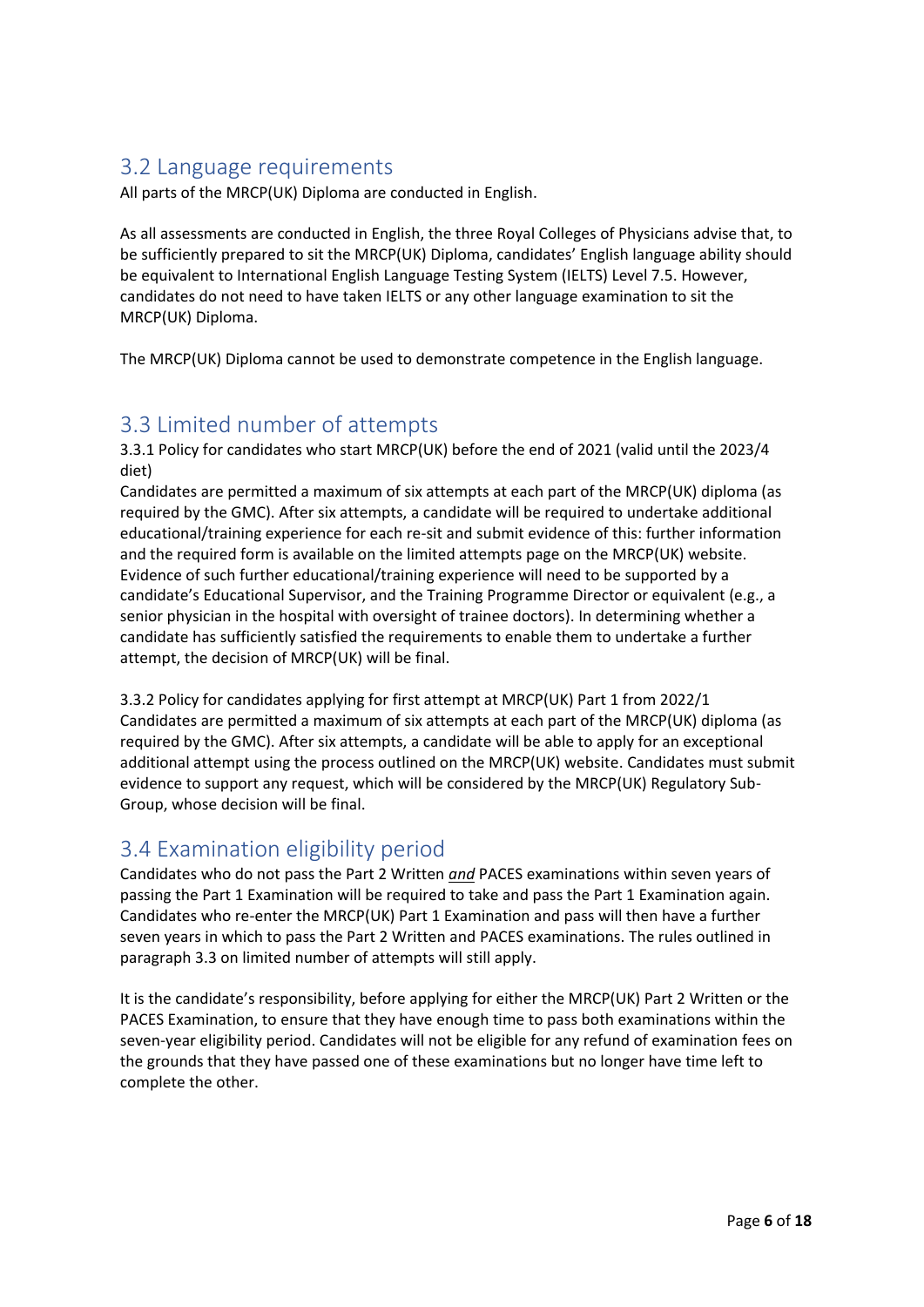# <span id="page-6-0"></span>3.5 Candidates with constraints on their practice

Candidates who have been erased from the GMC register (or that of an equivalent international body) for reasons related to fitness to practise are not permitted entry to any MRCP(UK) examination.

Candidates who are suspended from practice by the GMC (or equivalent international body) and/or their employer are not permitted to apply for entry to any MRCP(UK) examination until the suspension has been lifted.

Candidates who are subject to any warnings, interim orders, undertakings or conditions on their practice from the GMC (or equivalent international body) and/or their employer must declare this information to MRCP(UK) upon applying to any MRCP(UK) examination, using the MRCP(UK) and Specialty Certificat[e Candidate Declaration Form.](https://www.mrcpuk.org/declaration-form) Candidates are also required to disclose information as to why the condition or undertaking has been imposed. Any information provided may be checked with the GMC (or equivalent) and/or their employer. This will be reviewed by MRCP(UK) prior to the examination and will be taken into account in deciding whether a candidate is permitted to sit the examination. MRCP(UK)'s decision on these matters is final.

Candidates should note that failure to declare conditions, warnings or suspension as required:

- at the time of application
- prior to the examination date for which they have entered, or
- when applying for election to membership

will result in penalties being applied as defined in the MRCP(UK) [Code of Conduct](https://www.mrcpuk.org/sites/default/files/documents/MRCP(UK)%20Candidate%20Code%20of%20Conduct.pdf) and Misconduct [Regulations.](https://www.mrcpuk.org/sites/default/files/documents/MRCP(UK)%20Misconduct%20Regulations.pdf)

# <span id="page-6-1"></span>3.6 Concessionary fees for MRCP(UK) Part 1 only

MRCP(UK) offers a financial concession to doctors in the UK with refugee status who wish to pursue the MRCP(UK) diploma. The concession is offered in respect of the MRCP(UK) Part 1 Examination only and permits a reduced fee of £50 for entry to the examination for those eligible.

The concession applies only to examinations sat in the UK, and to doctors with the following status:

- Those who have been given refugee status and who are recognised as a refugee under the 1951 UN Convention
- Those who have been given indefinite leave to remain in the UK with refugee status
- Those who have been given exceptional leave to remain in the UK
- Those with exceptional leave to remain (granted prior to 1 April 2003)
- Those with humanitarian protection (granted on or after 1 April 2003)

For a concession to be granted doctors must provide, at each application, an original letter from the Home Office, or a refugee residence permit, confirming that they fall into one of the groups listed. No alternative documentation will be accepted. Requests should be made to the Administration Office of the college of entry for the examination.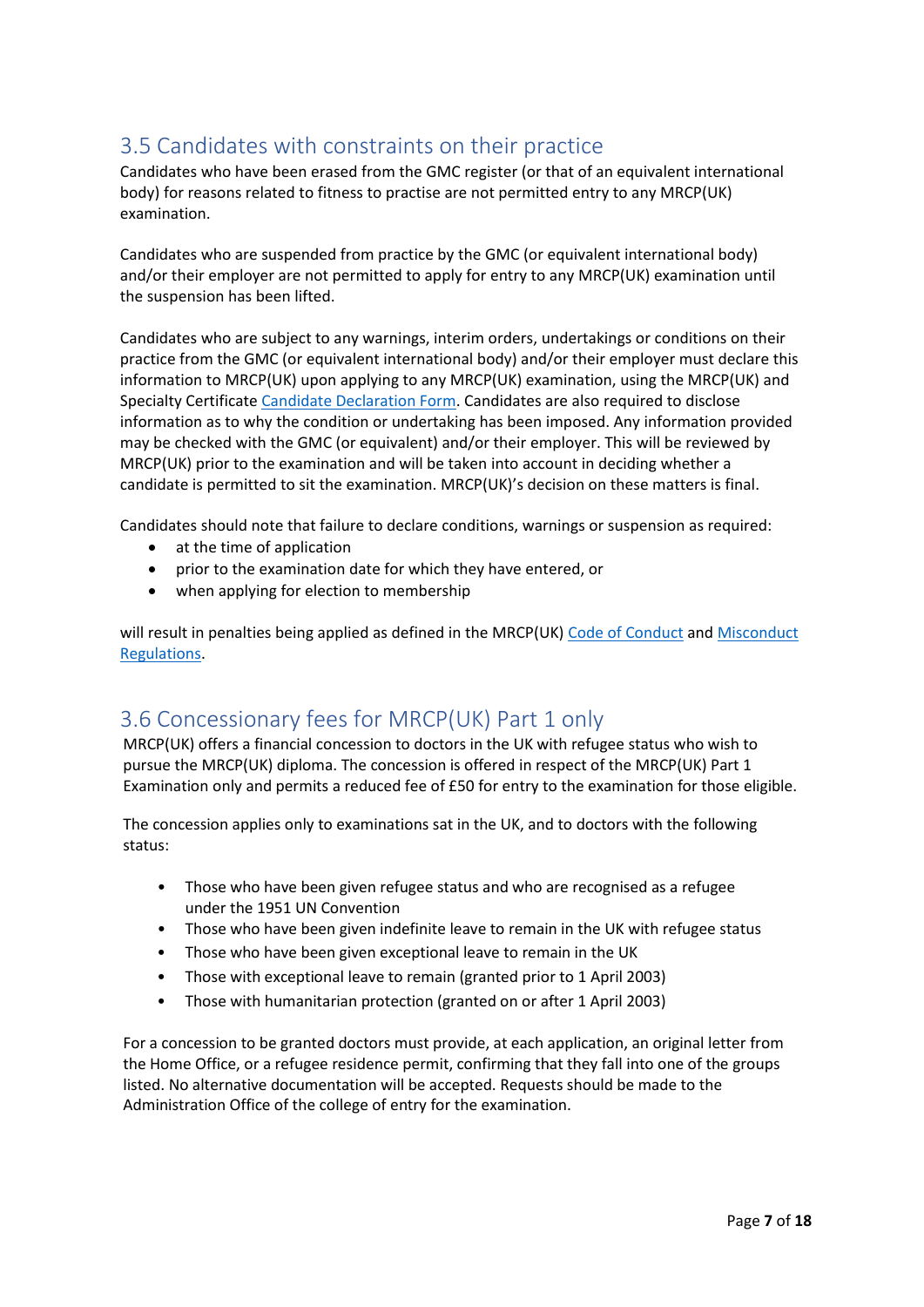# <span id="page-7-0"></span>3.7 Names and identification

Candidates will not be allowed into any MRCP(UK) examination without appropriate identification (ID). All ID documents must be in date, and the name on the candidate's ID must EXACTLY match that on the admission document issued by MRCP(UK). This will be the name registered on MyMRCP(UK), usually your first/given name(s) followed by father's name or family name.

If the name under which a candidate is applying for the examination is different from the name that appears on their primary medical qualification or the GMC register, they will need to submit a certificate from the issuing university or an affidavit stating that the candidate (in his or her full name) is the same person as that named on the primary medical qualification or GMC register. A candidate who changes their name by marriage or deed poll must submit the original or authenticated documentary proof of this if they wish to be admitted to the examination in their new name.

Candidates must also notify MRCP(UK) if the name as it appears on the photographic identification that will be used to gain entry to the examination is different from the name that appears on their primary medical qualification.

It is the candidate's responsibility to resolve any discrepancies with MRCP(UK) before the examination. Please contact either MRCP(UK) or the relevant college's [Administration Office](https://www.mrcpuk.org/contact-us) with any queries regarding name discrepancies.

Candidates are advised to provide authenticated copies of any original documentation or provide documentation by email ahead of the examination date. MRCP(UK) cannot accept responsibility for any items lost in transit.

MRCP(UK) records, and the MRCP(UK) diploma, show given names followed by the family name, for example, Alan John Smith.

### <span id="page-7-1"></span>3.8 Candidate responsibilities

Prior to the examination, candidates must:

i) Ensure that their application is complete in accordance with paragraph 3.

ii) Provide full contact details. Candidates must ensure MRCP(UK) is notified of any change.

iii) Read and act on any correspondence from MRCP(UK) or the relevant administrative office.

iv) Ensure that all information provided is accurate. Providing false information at any stage will be regarded as an act of suspected misconduct and investigated accordingly.

v) Be feeling well enough to undertake the examination. It is the candidate's responsibility to ensure that they are physically and mentally fit to sit the examination. Should a candidate feel unwell prior to the start of the examination, they should inform an invigilator and consider withdrawing from the examination; it is possible to withdraw from the examination right up to the start time. In these circumstances, the attempt would be removed from a candidate's record and their fees would be refunded (see below). Candidates are reminded to be aware of their responsibilities as doctors to take into account any risks that their own health may pose to others, such as other candidates, examiners and patients.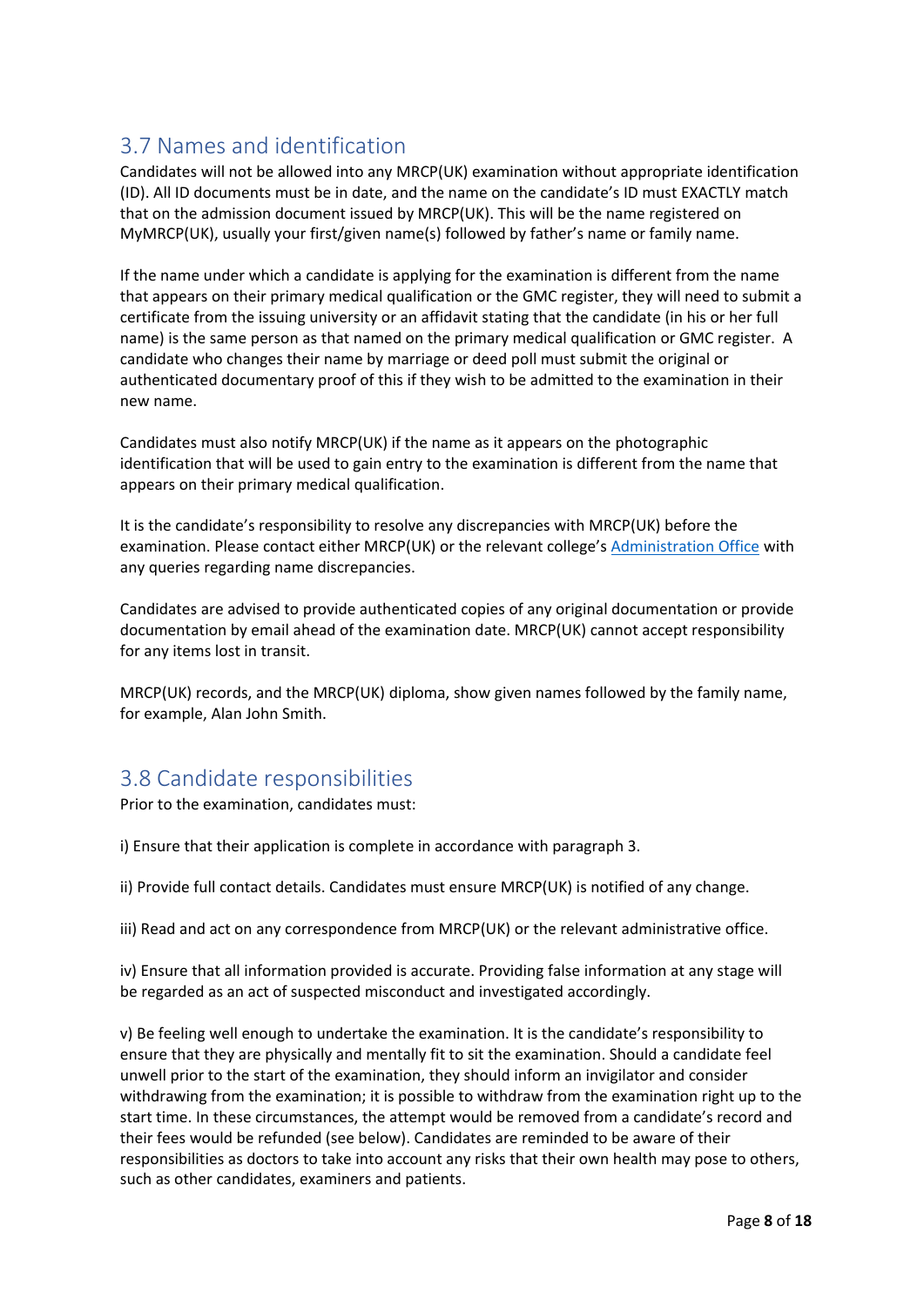vi) Consider the time required to obtain any necessary visas. It is the candidate's responsibility to ensure they are eligible to receive a visa for entry to the country in which they are applying to sit an examination, and to submit the visa application in sufficient time. No refunds will be provided if a candidate is unable to attend an examination as a result of visa-related problems. Further information is available on the [MRCP\(UK\) website.](https://www.mrcpuk.org/mrcpuk-examinations/international/visa-information)

### <span id="page-8-0"></span>3.9 Reasonable adjustments

Candidates sitting any MRCP(UK) examination who have a disability as defined by the [Equality Act](https://www.legislation.gov.uk/ukpga/2010/15/contents)  [2010](https://www.legislation.gov.uk/ukpga/2010/15/contents) are entitled to request reasonable adjustments to the examination. Further information, including how to apply for an adjustment, can be found on the [Reasonable Adjustments page](https://www.mrcpuk.org/reasonable-adjustments) on the MRCP(UK) website.

# <span id="page-8-1"></span>3.10 Withdrawal from the examination and refund of examination fees

Candidates have the right to withdraw from the examination after submitting an application. Any candidate wishing to withdraw should contact the appropriate administrative office by email, providing their RCP Code Number, full name, and date of birth to assist with identification. A withdrawal will not be counted as an attempt.

Requests to withdraw from the Part 1, Part 2 Written, or PACES examinations in UK centres should be submitted by the end of the application window. Candidates whose withdrawal request is received by this stage will be refunded 90% of the examination fee paid (10% of the fee is retained as an administrative charge).

Candidates who are allocated a space will be provided a payment deadline (usually 14 days) and must make payment within this time. Candidates who withdraw within this period will be liable to pay 10% of the fee as an administrative charge and this must be paid before submitting their next application. Candidates who withdraw after this will be liable for the full examination fee.

In some cases, results for PACES examinations may be released during or after the application period for the next available PACES diet. International candidates awaiting results from a recent PACES examination can submit provisional applications for the next available diet by applying as normal in any PACES application window. If a candidate who has submitted a provisional PACES application passes their previous attempt, they will be automatically withdrawn and refunded in full.

Refunds will not be made where candidates submit their withdrawal request after the application period closing date unless there are circumstances deemed exceptional that can be substantiated (i.e., that appropriate evidence is provided). In these situations, candidates should contact MRCP(UK) or the relevant college's administrative office within four weeks of the date of their examination.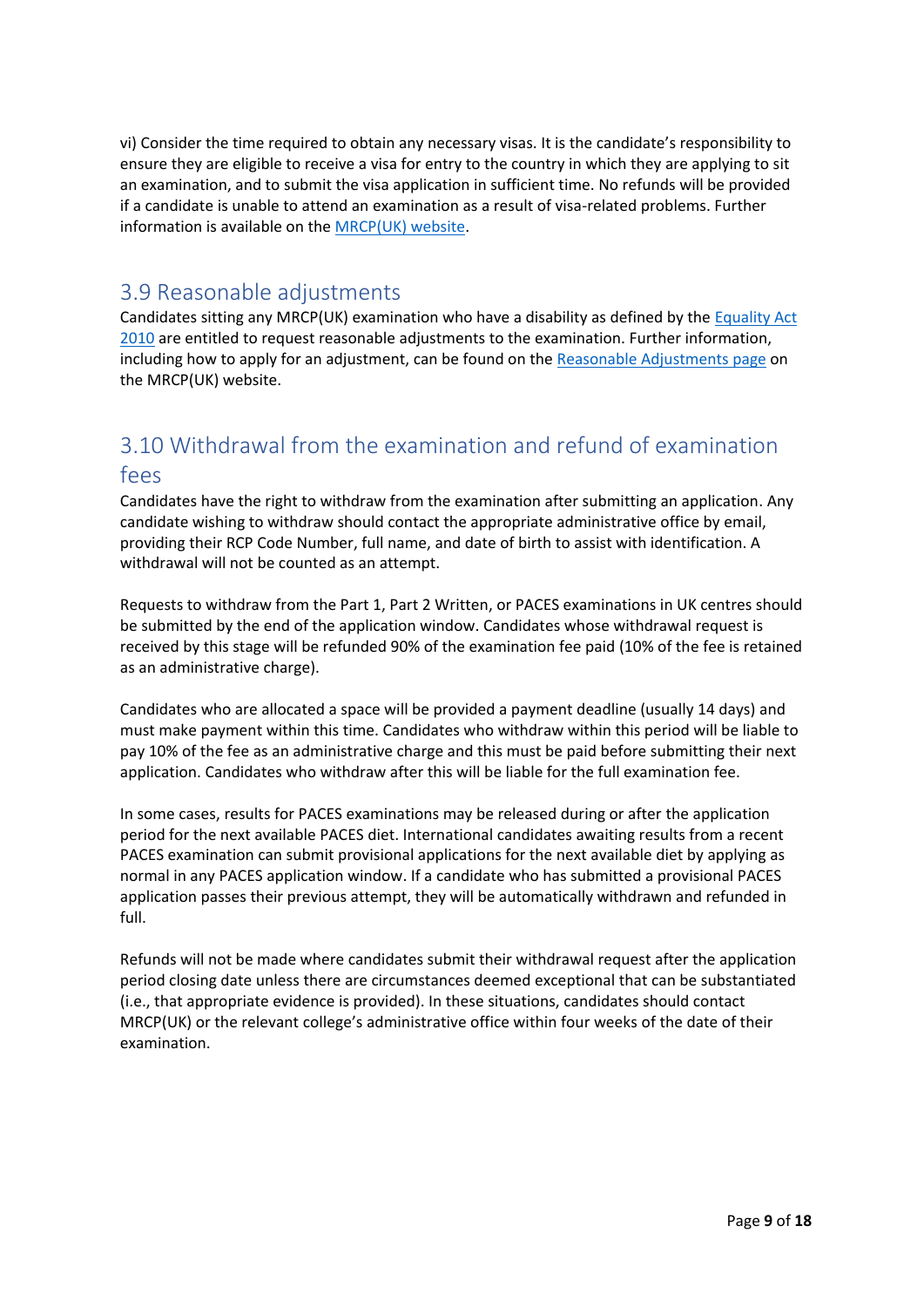# <span id="page-9-0"></span>4. Examination Day

### <span id="page-9-1"></span>4.1 General Standards of behaviour

The standards of behaviour expected of those applying to, and sitting the examinations, are outlined in the MRCP(UK) [Candidate Code of Conduct.](https://www.mrcpuk.org/sites/default/files/documents/MRCP(UK)%20Candidate%20Code%20of%20Conduct.pdf) Any breach of the examination rules and regulations will result in a misconduct investigation and the possibility of severe penalties, including exclusion from future examinations and being reported to the UK General Medical Council (or equivalent national regulator). Further information can be found in the [candidate](https://www.mrcpuk.org/mrcpuk-examinations/regulations/candidate-conduct)  [conduct](https://www.mrcpuk.org/mrcpuk-examinations/regulations/candidate-conduct) section of the MRCP(UK) website.

### <span id="page-9-2"></span>4.2 Absence

Candidates who do not attend the examination, without notifying MRCP(UK) or the relevant Administration Office will be recorded as absent.

Refunds will not be made where candidates are absent unless there are circumstances deemed exceptional that can be substantiated.

Absence will count as an attempt at the examination. Further information can be found on the [limit on attempts page](https://www.mrcpuk.org/mrcpuk-examinations/regulations/limit-attempts) on the MRCP(UK) website.

### <span id="page-9-3"></span>4.3 Cancellation

On very rare occasions, it may be necessary for MRCP(UK) to cancel an examination. In these circumstances, MRCP(UK) will refund, in full, the examination fee of any candidate allocated to the affected examination centre(s) or transfer them to the next available diet. A cancelled examination will not count as one of the candidate's six attempts allowed for an examination (see [Limit on Attempts\)](https://www.mrcpuk.org/mrcpuk-examinations/regulations/limit-attempts).

MRCP(UK) will not be responsible for any expenses (such as visa application, travel, or accommodation) incurred by a candidate in the event of such a cancellation.

### <span id="page-9-4"></span>4.4 Examination start times

### <span id="page-9-5"></span>(a) Online examinations

Candidates should start the registration process for their examination at the time indicated on their admission emails. Candidates will not be permitted to sit the examination if they start the registration process more than 30 minutes later than the indicated time unless they have been affected by technical difficulties.

# <span id="page-9-6"></span>(b) Examination venues (pencil & paper delivery)

Enhanced infection control and social distancing measures are in place at examination venues. Candidates may be subject to additional checks and requirements (e.g., temperature checks and wearing masks), and must comply with local procedures and instructions from the invigilators.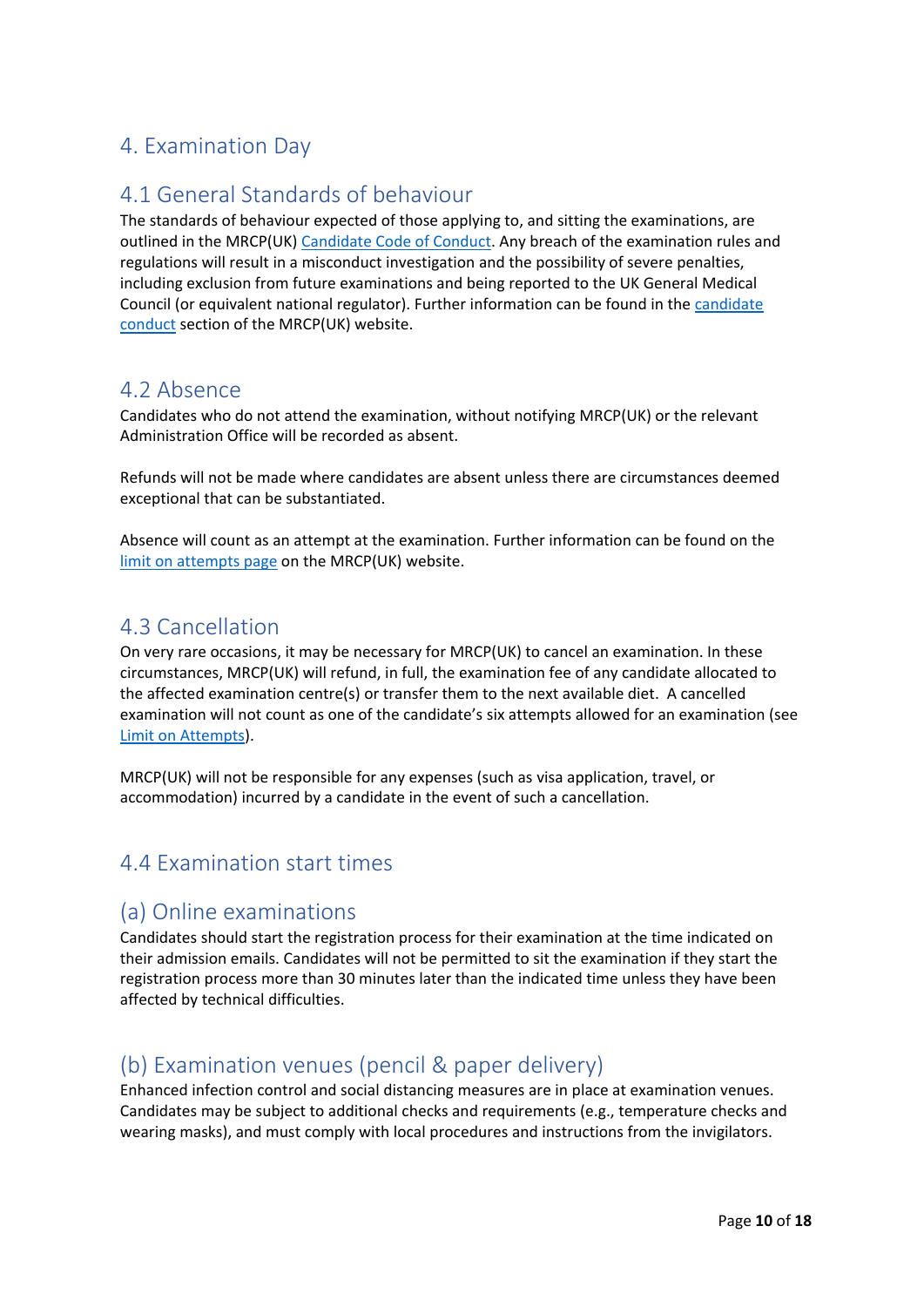Candidates are advised to allow for any transport delays when planning their time of arrival at the examination hall as, for security reasons, we cannot guarantee that they will be permitted to enter the examination hall after the start of the examination.

It should also be noted that, in conditions of heightened security, the examination start time could be delayed. Candidates are therefore advised not to make homeward travel plans that could be jeopardised if the examination starts late or is interrupted for any reason.

Candidates should arrive outside the examination hall at least 30 minutes before the reporting time and should not enter until instructed to do so by the invigilator(s).

Candidates will not be admitted to any paper if they arrive more than 30 minutes after the examination has started, unless in exceptional circumstances with the express permission of the invigilator(s).

If a candidate is not permitted to enter the test room because they arrive late, they will be considered absent.

### <span id="page-10-0"></span>4.5 No ID, No Entry

Candidates should bring the MRCP(UK) issued admission document to the examination along with their ID. The rules for ID verification also apply to candidates sitting online examinations – information on how the process is carried out is provided on the MRCP(UK) website. Candidates in the online examination who do not present their ID will be reported by their proctor to MRCP(UK) and will not be permitted to proceed with the examination until the ID has been verified.

In accordance with paragraph 3.7, Candidates will not be permitted to sit the examination unless they produce suitable valid identification, which must be in date. This will normally be a passport. Where candidates do not possess a passport, some other form of identification may be acceptable, provided that it includes both the photograph and signature of the candidate (see list of Primary ID documents below).

#### *Acceptable Primary ID Documents:*

- Current valid passport (containing photograph and signature)
- Full or provisional photocard driving licence
- EEA Member State identity photocard
- National identity photocard for non-EEA foreign nationals
- Identity card issued by the Electoral Office for Northern Ireland
- Alternatively, two forms of identification, one with a photograph and the other with a signature, will be accepted (see list of Secondary ID documents).

#### *Acceptable Secondary ID Documents:*

Two forms of secondary ID will need to be shown together e.g., NHS/Hospital Identity card with a debit card; at least one of these MUST CONTAIN a photograph and a signature (this does not necessarily need to be in the same piece of ID):

- Valid credit or debit card
- Valid student card with photograph
- NHS/Hospital Identity card
- Paper driving licence
- Certified copy of passport or driving licence. \*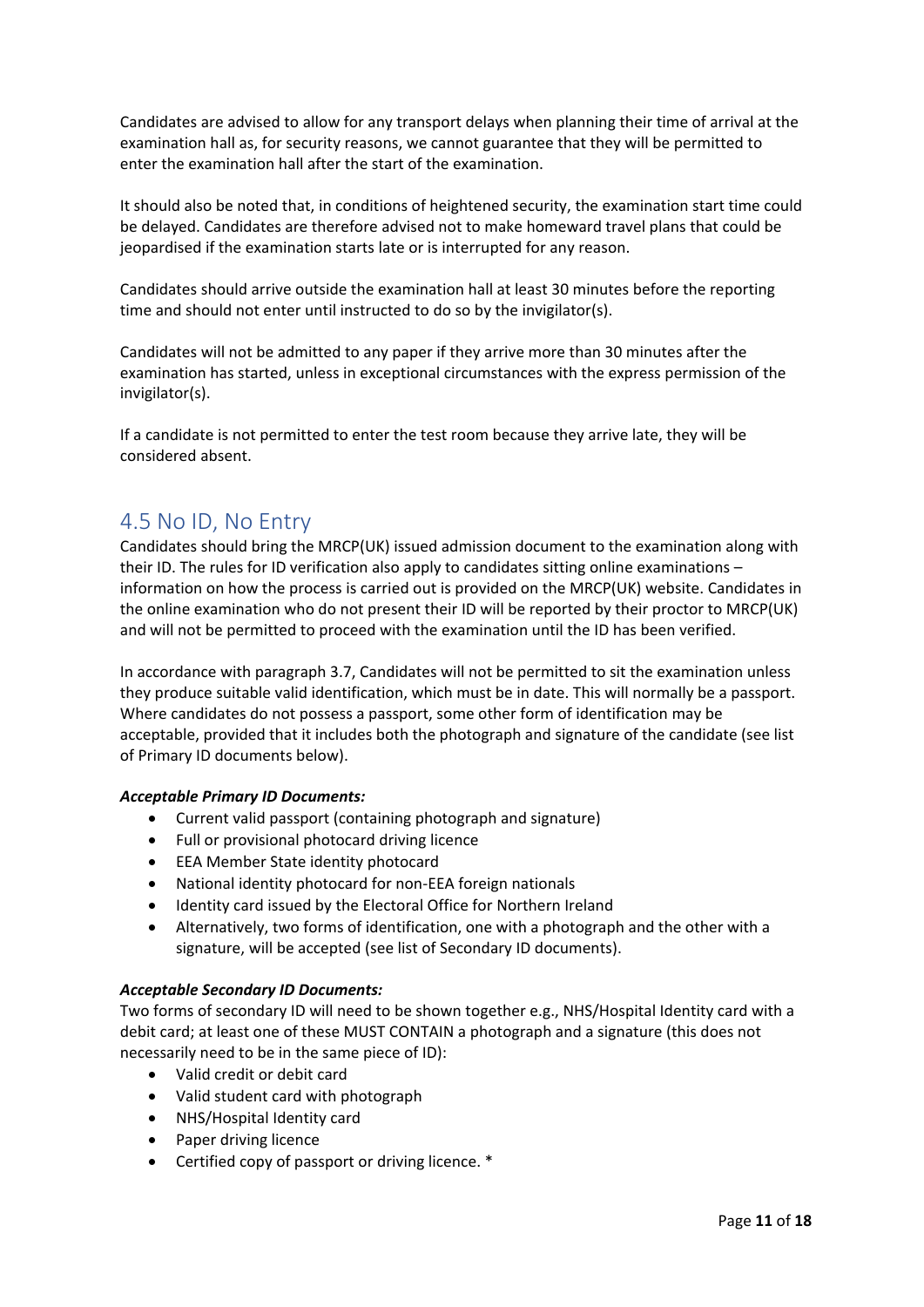\*These documents must be accompanied by an official stamp or letter from the issuing organisation in order to qualify as an acceptable form of ID. Self-made photocopies will not be accepted without such official corroboration.

Additional forms of ID may be considered provided candidates contact their college's administration office or MRCP(UK) well in advance of the examination.

Candidates should ensure that the name on their ID exactly matches the name on their admission document. Where names do not match, candidates must contact the relevant college's administration office or MRCP(UK) well in advance of the examination for advice.

Admission to the examination will be at the discretion of the invigilator(s), and invigilators have the right to question a candidate further if they are not satisfied with the identification that has been provided.

The Royal Colleges of Physicians observe sensitivity in the visual identification of candidates, but advance notice should be given by candidates of any anticipated difficulties.

### <span id="page-11-0"></span>4.6 Conduct in written examinations

### <span id="page-11-1"></span>(a) Online examinations

### <span id="page-11-2"></span>(i) General rules

MRCP(UK) has introduced these updated regulations for the online examination to ensure that the experience is as consistent as possible with sitting in a pencil and paper venue.

Candidates sitting an online examination will be monitored by a remote proctor (invigilator) for the duration of both papers and must comply with any instructions given. Invigilators may speak to candidates during the examination.

Examination content must not be copied or recorded in any way. If a proctor suspects that a candidate is attempting to copy examination content they will speak to the candidate, ask them to stop any activity, and make a report of the incident to MRCP(UK).

Candidates are permitted to use blank paper for making notes (a maximum of six loose pages, i.e., not bound in a notebook). These must be shown to the invigilator at the start of the examination and destroyed in front of the proctor at the end of each examination paper. Candidates must confirm to the invigilator that this has been done.

Candidates must not switch off their webcam or screenshare feed during the examination (see paragraph 4.6 (a) (iv) below). Technical difficulties should be reported to the invigilator or using the help facility as soon as possible during the examination so support can be provided in resolving these. Candidates should report any issues encountered to MRCP(UK) after the examination so these can be taken into account during results processing.

Candidates must:

- Ensure that they are in an appropriate environment for sitting the examination with no other people present and demonstrate this to the invigilator prior to starting.
- Accept the Non-disclosure agreement prior to starting the examination.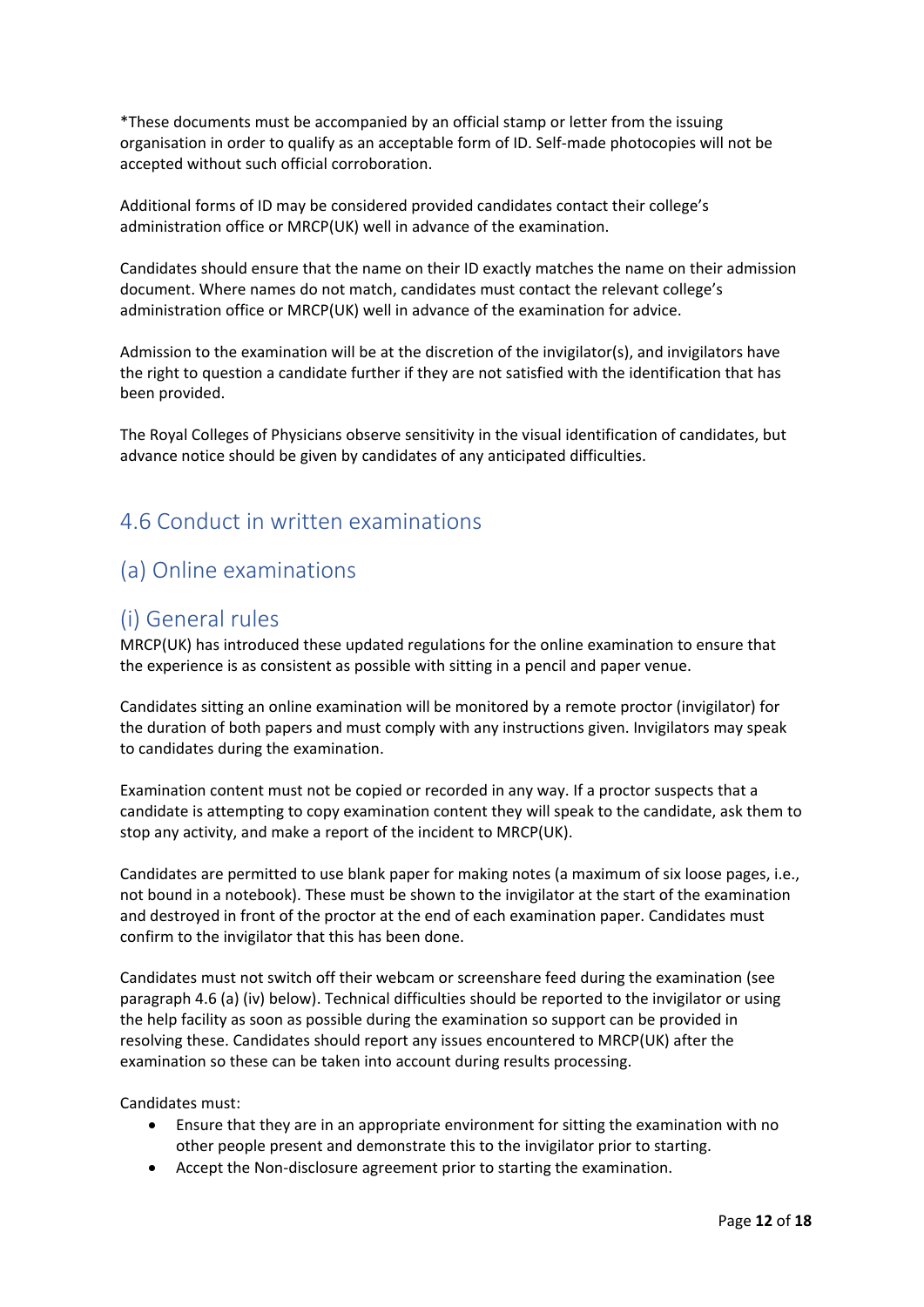• Complete both examination papers in the correct order on the same day or their results will not be counted.

Candidates are permitted to:

- Submit their answers and exit from the examination system if they finish before the advertised end time. They are not required to stay online for the full duration of the paper if they have completed it.
- Use devices connected to their computer to ensure uninterrupted internet connectivity during the examination. These devices should not be capable of storing information, accessing the internet, or communications and MUST be shown to the proctor during the set-up process.
- Have drinks or snack on their desks.

# <span id="page-12-0"></span>(ii) Breaks in online examinations

Candidates are permitted to take one break of a maximum of five minutes during each paper. They should indicate to the proctor that they are taking a break, but do not need to wait for permission to leave their desk. No additional time be added to the examination to compensate for breaks. The proctor will record the time that the candidate leaves their desk and when they return. If a candidate takes more than one break, or a break longer than five minutes, their performance will be subject to an enhanced review of the proctoring record and analysis of their keystroke/clickstream data obtained after the examination.

Candidates who require to make longer or more frequent breaks for medical reasons should request this through the Reasonable Adjustments process. Supporting evidence will be required for such requests.

# <span id="page-12-1"></span>(iii) Violations

To prevent academic misconduct during online examinations, and to ensure that they are not interrupted by proctors, candidates are NOT permitted to:

- Look at a mobile phone, tablet, or any other device capable of communication or storing information. All such devices must be removed from the examination environment prior to starting, and this must be confirmed with the invigilator during initial checks. Candidates can use mobile phones if they need to contact MRCP(UK) in the event of encountering technical difficulties during the examination.
- Wear any of the following items (this will be checked during the registration process):
	- o earplugs or headphones
	- o any clothing that can be used to hide materials, i.e., hooded jumper. Items worn for religious purposes are permitted and discretion will be exercised in conducting ID checks
	- o Sunglasses (unless permitted for medical reasons) or smart glasses
	- o Watches (including smart watches)
- Switch off their webcam or screenshare feed.
- Access any web pages other than the ones required for sitting the examination. Any other web pages that candidates have open before starting the examination should be closed. Candidates can access email accounts if they need to contact MRCP(UK) in the event of encountering technical difficulties during the examination.
- Access other applications on their computer
- Take screenshots of or copy examination content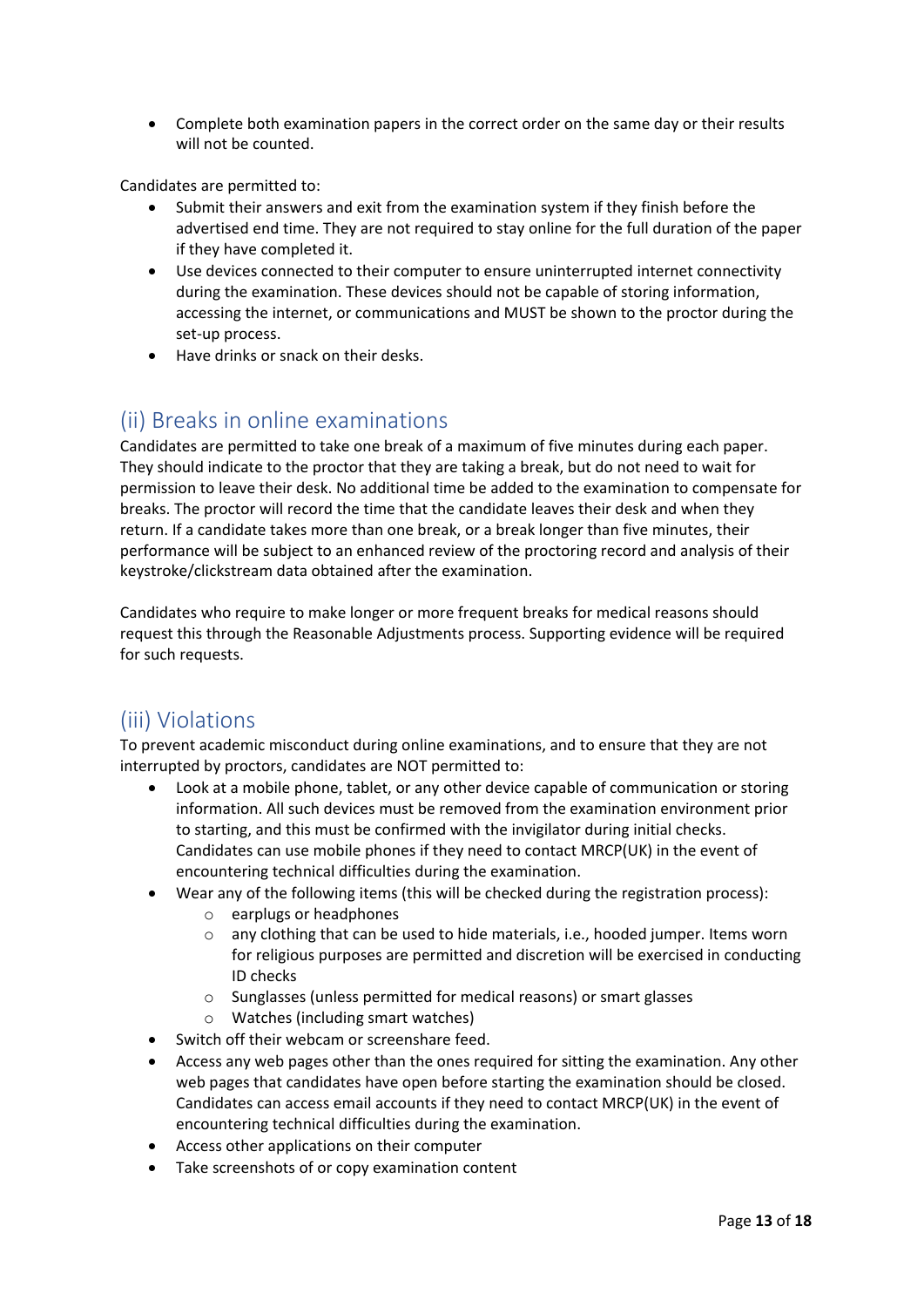- Talk to anyone outside the room or attempt to communicate with anyone else sitting the examination using phones or email.
- Use multiple screens
- Use a calculator
- Have textbooks or notes in the examination environment (blank paper is permitted)
- Sit in a room that is too dark
- Angle their laptop or camera upwards or have their face obscured
- Vape or smoke

If invigilators identify any of the above behaviour, they will make a record of this, and it will be reported to MRCP(UK). Candidates will also be reported if they are seen to be looking away from their screens repeatedly or looking at their hands or wrists.

Candidates are reminded that in all MRCP(UK) examinations statistical methods are used to detect anomalous candidate behaviours which may be regarded as academic dishonesty. In the online version of examinations these will be supplemented by the detailed analysis of 'click streams' so that candidates' progress through the examination can be monitored and assessed and can be compared with video and other records of candidate behaviour. Further information can be found on the MRCP(UK) website.

### <span id="page-13-0"></span>(iv) Interruptions to webcam and screenshare feeds

Candidates must not switch off their webcam or screenshare functions at any point while sitting the examination. If either of these functions are disabled or disrupted by technical difficulties, the proctor will record the details in the examination log, including the duration of any period of disruption during which it has not been possible to monitor the candidate. This will be reported to MRCP(UK) after the examination and reviewed as part of the regular quality assurance processes.

To ensure the integrity of the examination, all instances where a candidate has experienced significant disruption, which has prevented them from being fully monitored for more than five minutes, will be referred to the chair of the relevant examining board, who will make a decision about whether the candidate's results should be released. Candidates will have the right to appeal against a decision to not release their results.

# <span id="page-13-1"></span>(b) Examination venues (pencil & paper delivery)

Invigilators are present at all MRCP(UK) written examinations to ensure that regulations are enforced. Invigilators will:

- Speak to candidates if they suspect any infringement of the regulations to make clear what is causing concern and remind the candidate of the relevant rules and instructions
- Confiscate any unauthorised material from candidates.
- Prevent candidates from continuing with examinations if they have committed misconduct. Candidates may be ejected from an examination if their conduct causes disruption.
- Compile a report for MRCP(UK) about the examination, including any incidents of suspected misconduct.

Candidates should remember the following rules when sitting written examinations: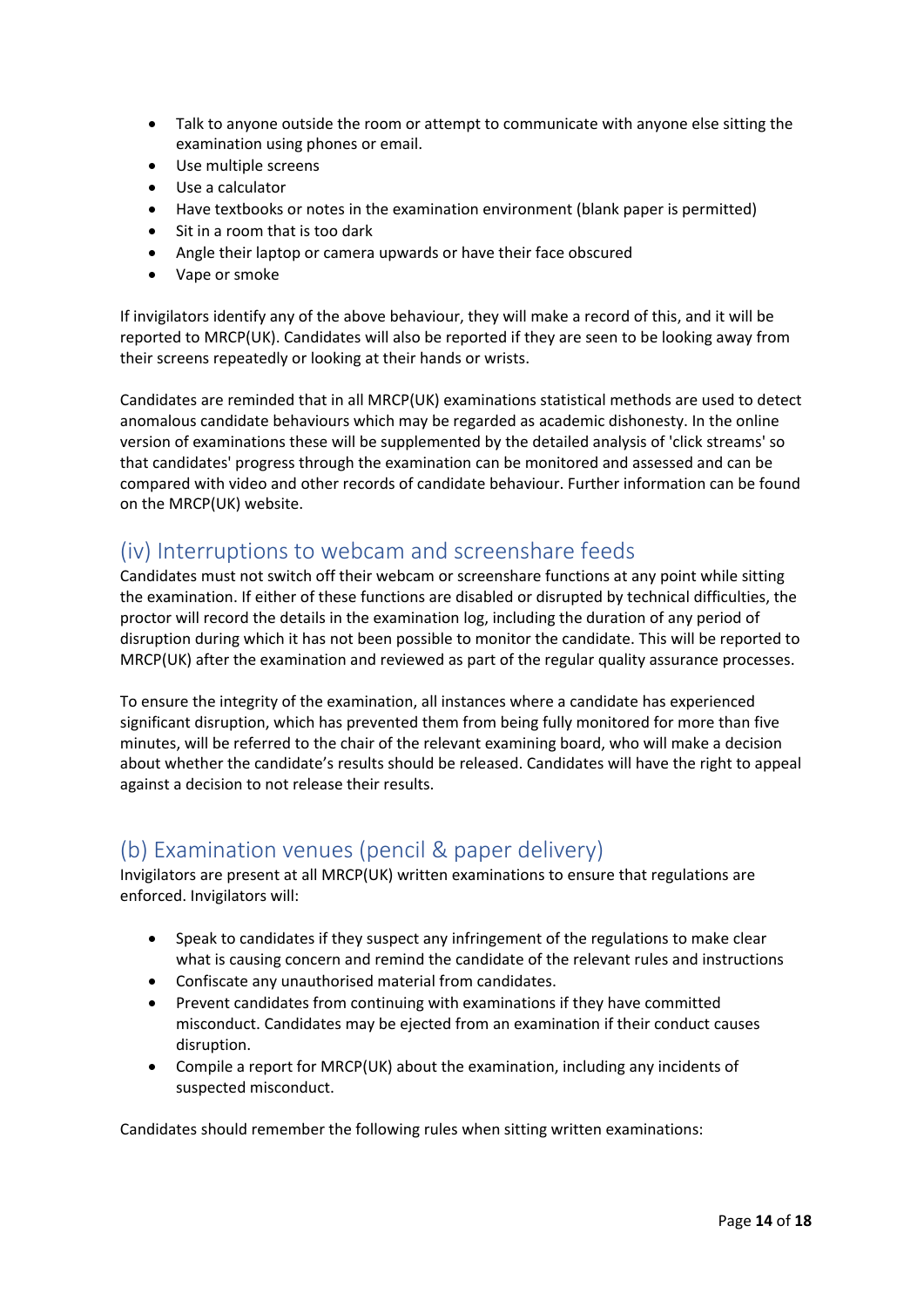1) Candidates must use only the stationery provided. Candidates will be advised if they are required to bring their own stationery for infection control purposes. Pens and highlighters are not permitted without prior approval. Rough work should be completed on the question booklet and not on admission documents.

2) Candidates are only permitted to have items required for the examination on their desk, i.e., question booklets and answer sheets, stationery, ID, and admission documents. Food and drink are permitted (this may not apply in all centres). All other personal possessions (e.g., mobile phones) should be kept away from candidates' desks and as directed by invigilators; candidates can bring other items if these have been permitted by MRCP(UK) as an approved reasonable adjustment. Candidates are not permitted to have devices that can make calculations, store information or be used for communication (including smart watches) on or around their desks; these must be switched off and stored with belongings.

3) If a candidate has unwittingly brought any unauthorised item into the examination hall, this should be handed to an invigilator before the examination starts or at the earliest opportunity.

4) Candidates must comply with all instructions given to them by invigilators, even if they judge the instruction to be unreasonable.

5) Candidates must not start reading or answering the examination questions until the start of the examination is announced by the invigilators. Candidates should immediately stop working when instructed to do so by the invigilators and remain in their seats while papers are collected. Any candidate observed to be continuing work after the end of the examination has been announced will be reported.

6) Candidates:

- must not attempt to read the work of any other candidate or communicate in any way with any other candidate.
- should ensure that their work is covered if they are away from their desk at any stage.
- must report any concerns about the conduct of another candidate to an invigilator.
- must inform invigilators about any factor (e.g., noise disruption) that is adversely affecting them during the examination.
- must stay for the full duration of each paper. Candidates cannot leave the examination hall as a result of finishing the examination paper early or they will have their attempt annulled. Candidates who have received extra time as a reasonable adjustment are entitled to leave after three hours if they have completed the examination, and do not need to stay for the additional allocated time.
- must ask permission to leave the examination hall temporarily. Candidates cannot leave the examination hall temporarily during the first 30 minutes or the final 10 minutes of either paper.

7) Examination papers or materials must not be removed from the examination hall. Candidates should not attempt to copy individual questions. All MRCP(UK) examination questions are confidential and are under the copyright of the Royal Colleges of Physicians. Information about questions should not be communicated to any person or third-party organisation during, or at any time after, the examination. Candidates should inform MRCP(UK) if they are approached or asked to divulge examination content in any form whatsoever by any person or organisation. The Colleges reserve the right to initiate civil action and/or criminal prosecution if theft of intellectual property is suspected.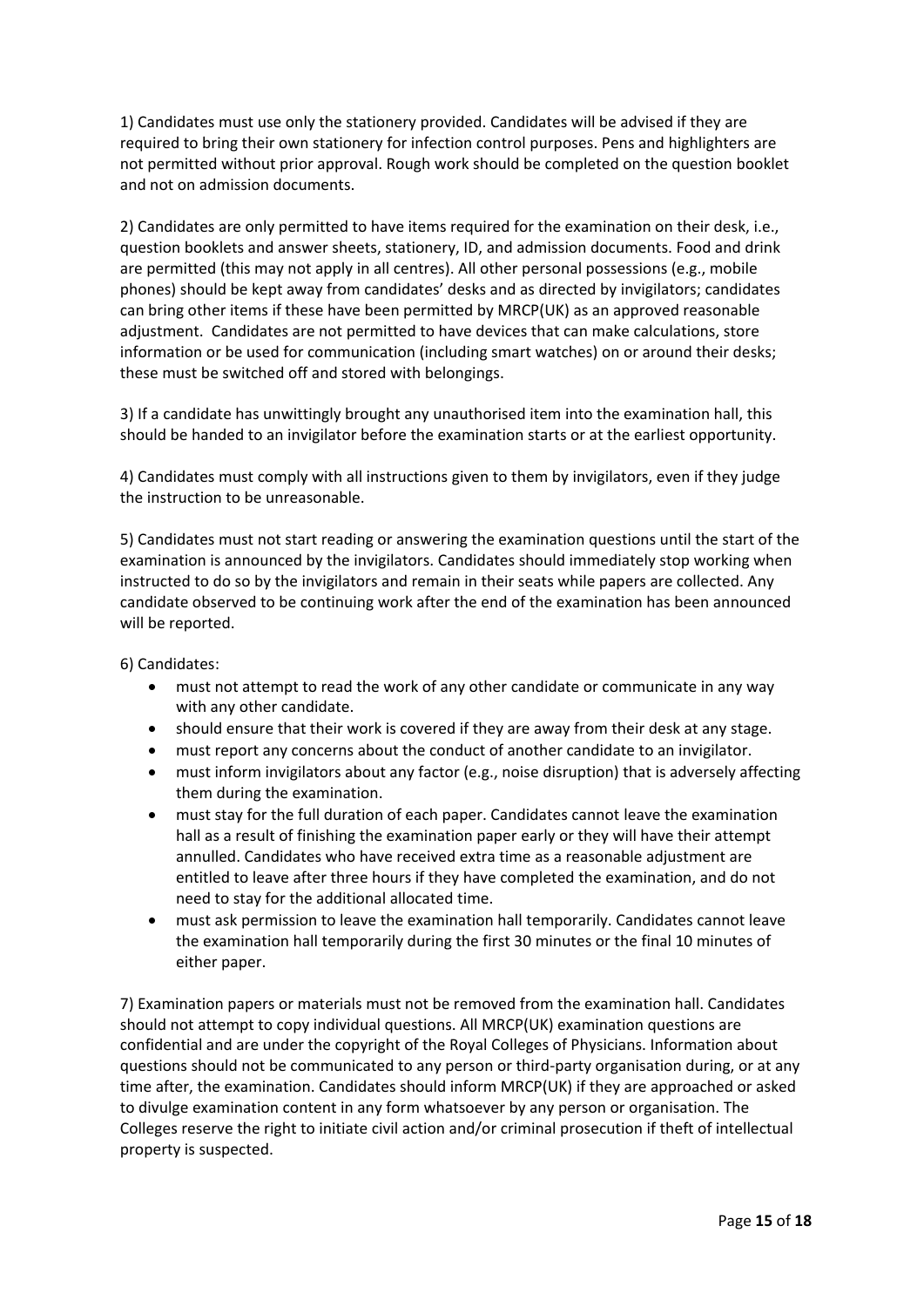# <span id="page-15-0"></span>4.7 MRCP(UK) Part 2 Clinical Examination (PACES)

## <span id="page-15-1"></span>(a) Arrival at the examination venue

#### *Infection Control measures*

Candidates will be required to comply with the infection control procedures in place at examination centres to support delivery of the examination in accordance with local and government guidance. Please note that procedures may vary according to the centre.

- All candidates in UK centres must complete the health questionnaire distributed before the examination and submit this online ahead of the examination day.
- Candidates must use the provided PPE at each encounter.
- Candidates who are exempt from wearing masks for medical reasons must inform MRCP(UK) in advance of sitting and request this as a reasonable adjustment using the process outlined on the MRCP(UK) website.
- Candidates must follow all instructions from examiners and venue staff. Candidates are advised not to travel to the examination venue if they feel unwell on the day of the examination or if their circumstances have changed since completing the health questionnaire; the normal process for requesting a withdrawal should be followed.

Candidates who do not comply with these rules will be denied entry to the examination. The Chair of Examiners will have discretion over whether candidates will be permitted to sit. There will be limited space to leave belongings, so candidates should minimise the amount that they bring with them.

# <span id="page-15-2"></span>(b) Conduct in the examination

Candidates are expected to observe the following standards of behaviour when attending the PACES examination.

1) Candidates must not seek to gain prior knowledge of the clinical cases or scenarios used in the examination. They must declare all workplaces, training posts and courses attended in the past 12 months when submitting their application. Candidates must not visit the hospital or examination centre to which they have been allocated to sit PACES prior to the examination. Failure to comply with these rules will be regarded as an act of suspected misconduct; admission to the examination will not be allowed and the action(s) of the candidate will be investigated accordingly.

2) Candidates may not carry any device that can store information or be used for communication (e.g., mobile phones or smart watches) while in the examination.

3) Candidates wishing to use their own equipment such as an electronic stethoscope or magnifying ophthalmoscope must inform the centre of their intention as soon as they arrive to permit examiners to have the opportunity to assess patients using it. Candidates who fail to declare their intention in this manner may be prevented from using the equipment.

4) Examinations will be conducted in strict accordance with the host centre's hygiene and infection control procedures, which may vary according to the centre. Candidates should wear appropriate professional dress. Candidates anticipating difficulties in complying with infection control procedures or dress requirements must provide details to MRCP(UK) or the relevant college of admission when submitting their application.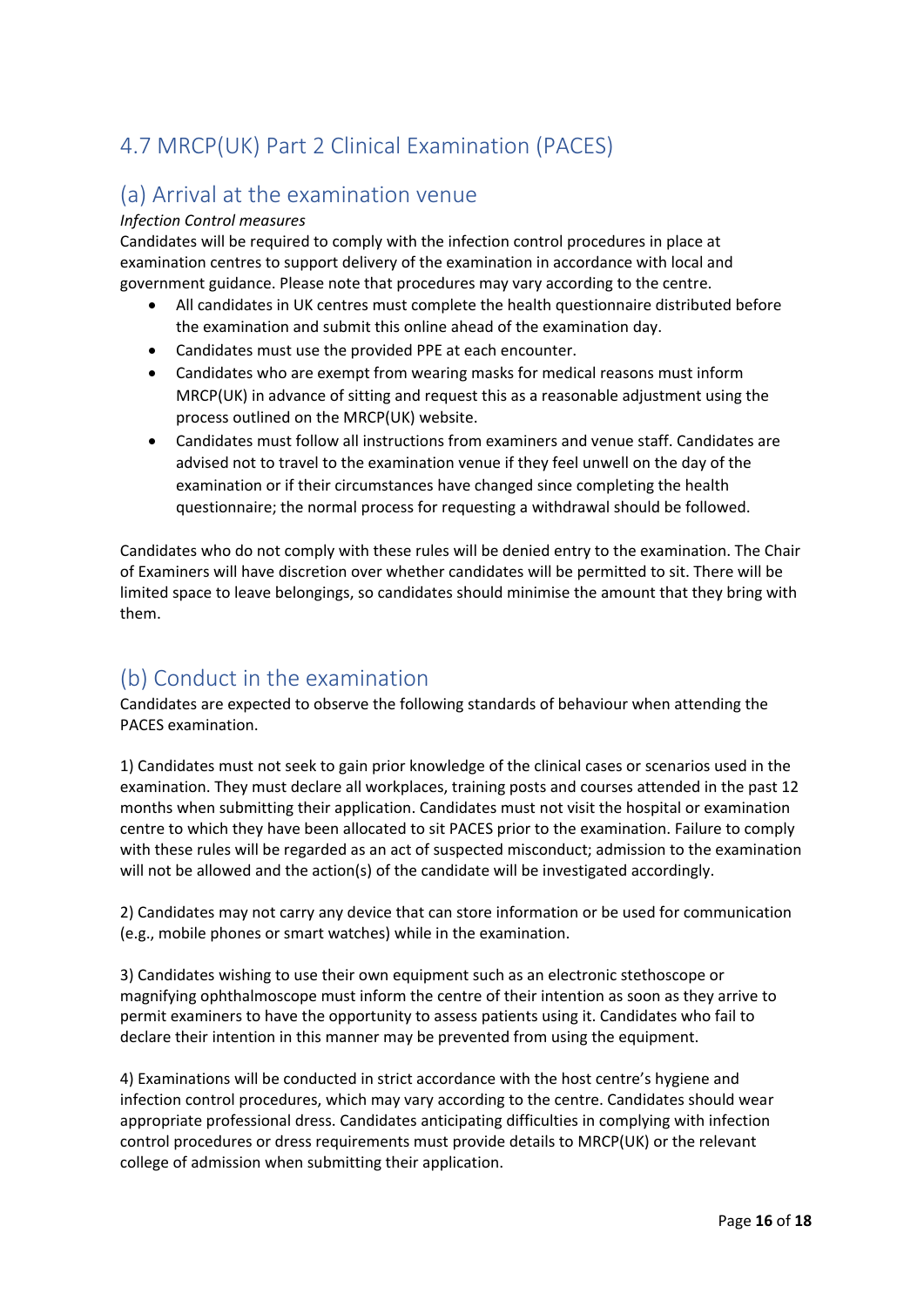5) Candidates must inform the examiners at the station if they have encountered the patient before, for example during training or a course. Such a declaration will not prevent the candidate from completing the examination; failure to declare prior knowledge of a patient will be regarded as suspected misconduct and investigated accordingly.

6) All MRCP(UK) clinical scenarios are confidential and are the copyright of the Royal Colleges of Physicians. Candidates must not:

- Copy or remove scenarios from examination centres
- Communicate any information about the cases or scenarios in the examination, to any other person or organisation during, or at any time after, the examination. They should report any such approaches to the relevant college or to MRCP(UK) immediately.

Candidates who view material during their preparation which appears to be from an examination centre or refers to patients used in an examination should report this to MRCP(UK).

7) Candidates will be prevented from proceeding with PACES if the examiners believe that they are too unwell to continue or if their conduct is likely to endanger patient safety, cause distress or disrupt other candidates. Candidates who are considered by examiners to be acting in an unprofessional, improper or inappropriate manner during PACES will be asked to stop that particular part of the examination and may be prevented from continuing with the examination. MRCP(UK) will also report these issues to candidates' employers or supervisors.

8) It is the candidate's responsibility to ensure that they demonstrate the required skills within the time allowed.

### <span id="page-16-0"></span>(c) Format of examination

Candidates sitting the examination in the UK may be in a cycle of 5 or 6 candidates. Candidates in cycles with 6 candidates will have a rest station incorporated into the carousel. If the rest station is your final station you will be required to remain for the whole duration of this station and are not permitted to leave the examination early.

Candidates sitting the examination in international centres will normally be in a cycle of 5 candidates.

# <span id="page-16-1"></span>5. After the examination

### <span id="page-16-2"></span>5.1 Candidate Results

Examination results will be communicated to candidates in accordance with the timescales indicated on the MRCP(UK) website.

### <span id="page-16-3"></span>5.2 Circumstances affecting results

In the event of procedural irregularity in the conduct of the examination or exceptional circumstances that have adversely affected their performance, candidates should inform MRCP(UK) as soon as possible after the examination. The full appeals process will only commence after results have been issued. Further details can be found on th[e appeals page](https://www.mrcpuk.org/mrcpuk-examinations/results/appeals) of the MRCP(UK) website.